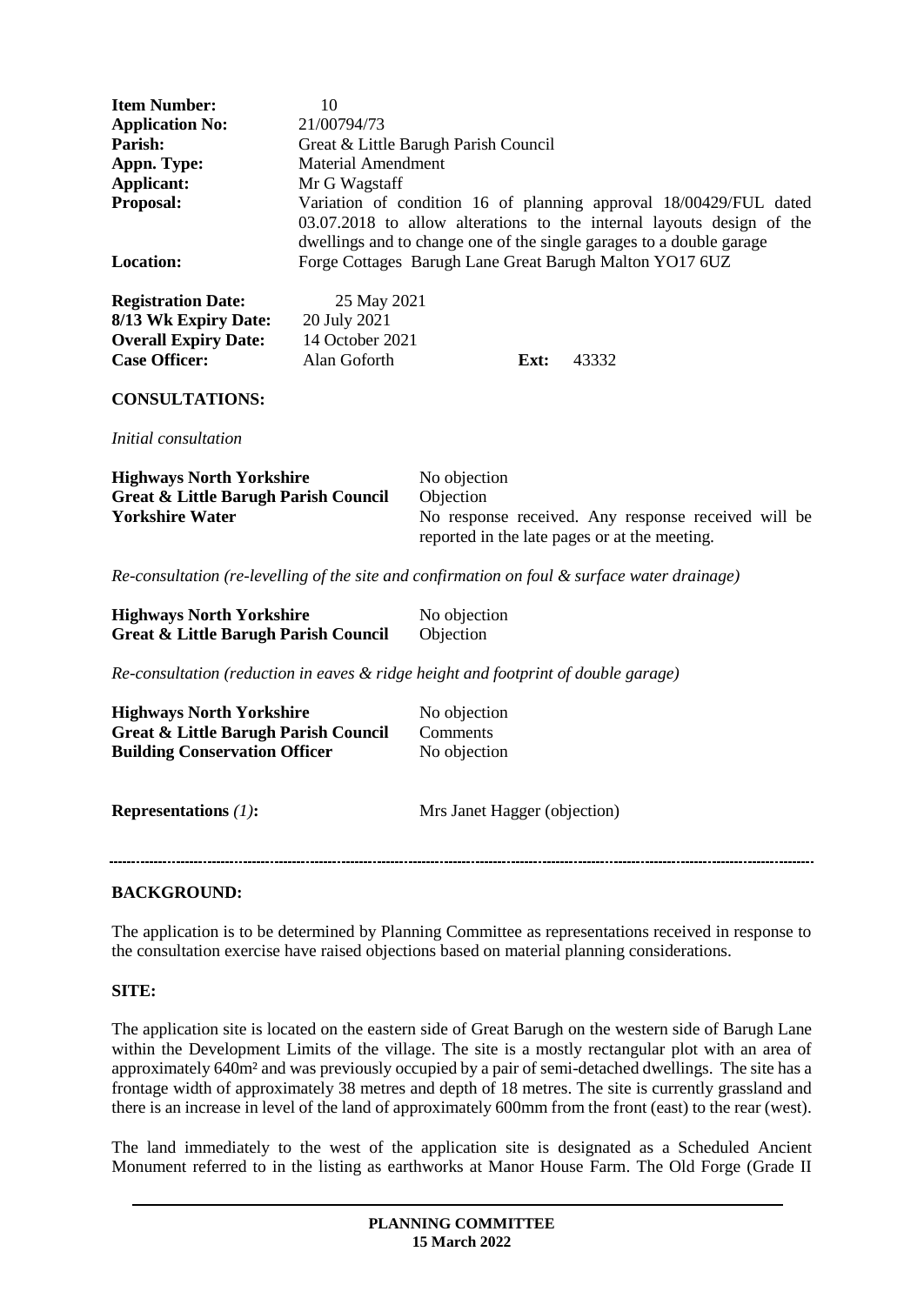listed) is a single storey dwelling to the north of the application site. Hill Brow Cottages are to the south of the site.

The detailed planning history for the site is set out below. The most recent permission (18/00429/FUL) for 2 no. 3 bedroom semi-detached dwellings has lawfully commenced. The approved plan as appended to this report. As currently approved each dwelling would measure 8m in depth, 7m in width, 4.4m to the eaves and 8.1m to the ridge. Each single garage would measure approximately 5.5m by 3m standing 2.2m to the eaves and 3.6m to the ridge. The approved external construction materials comprise clamp brick walls, pantile roofs and timber windows and doors.

Vehicular access is off Barugh Lane to the east. The 'as approved' plans show each dwelling having a single storey garage to the rear corner and parking and turning areas to the sides (north and south). Each dwelling would have gardens to the front and rear (east and west). The boundary treatments comprise 0.6m high hedgerow to the east (front), 1.2m high hedgerow to the southern boundary, 2.2m high hedgerow to the west (rear) and 1.6m high timber fencing to the north.

## **HISTORY:**

21/00728/COND- Discharge of Conditions 03, 04, 05, 06, 07, 13 and 14 of planning approval 18/00429/FUL dated 03/07/2018. APPROVED.

18/00429/FUL- Erection of 2 no. 3 bedroom semi-detached dwellings with detached single garages and formation of vehicular accesses. APPROVED 03.07.2018. Permission/development lawfully commenced.

15/00727/FUL-Erection of 2 no. three bedroom semi-detached dwellings with detached single garages and formation of vehicular accesses. APPROVED 14.07.2016. Expired unimplemented.

07/00081/FUL- Erection of 2 no. three bedroom semi-detached dwelling with parking/turning areas and formation of vehicular access to replace existing dwellings (revised details to refusal 06/01137/FUL dated 11.01.2007). APPROVED 22.03.2007. Expired unimplemented.

06/01137/FUL- Erection of 2 no. three bedroom semi-detached dwellings with parking/turning areas and formation of vehicular accesses to replace existing dwellings. REFUSED 11.01.2007.

## **PROPOSAL:**

Planning permission is sought the variation of condition 16 of planning approval 18/00429/FUL dated 03.07.2018 to allow alterations to the internal layouts, design of the dwellings and to change one of the single garages to a double garage.

The condition the subject of this application is the approved plans condition.

The proposed changes are as follows:-

- Increase in frontage width of each dwelling by 1.5 metres (8.5 metres)
- A double garage (instead of single garage) to serve the northern dwelling ('House 1') measuring 5.5m by 5.4m standing 2.2m to the eaves and 4.4m to the ridge
- An additional dormer window to front elevation of each dwelling
- Juliet balcony (revised to omit platform) to the rear of each dwelling
- No first floor windows in northern and southern gables end elevations
- Door on front (east) elevation repositioned (centred) for each dwelling
- Foul sewage previously to public foul sewer now to package treatment plant (no change to surface water arrangements- soakaway)
- Re-levelling of the site- the plans indicate an existing level change of approx. 600mm from the front (east) of the site to the rear (west).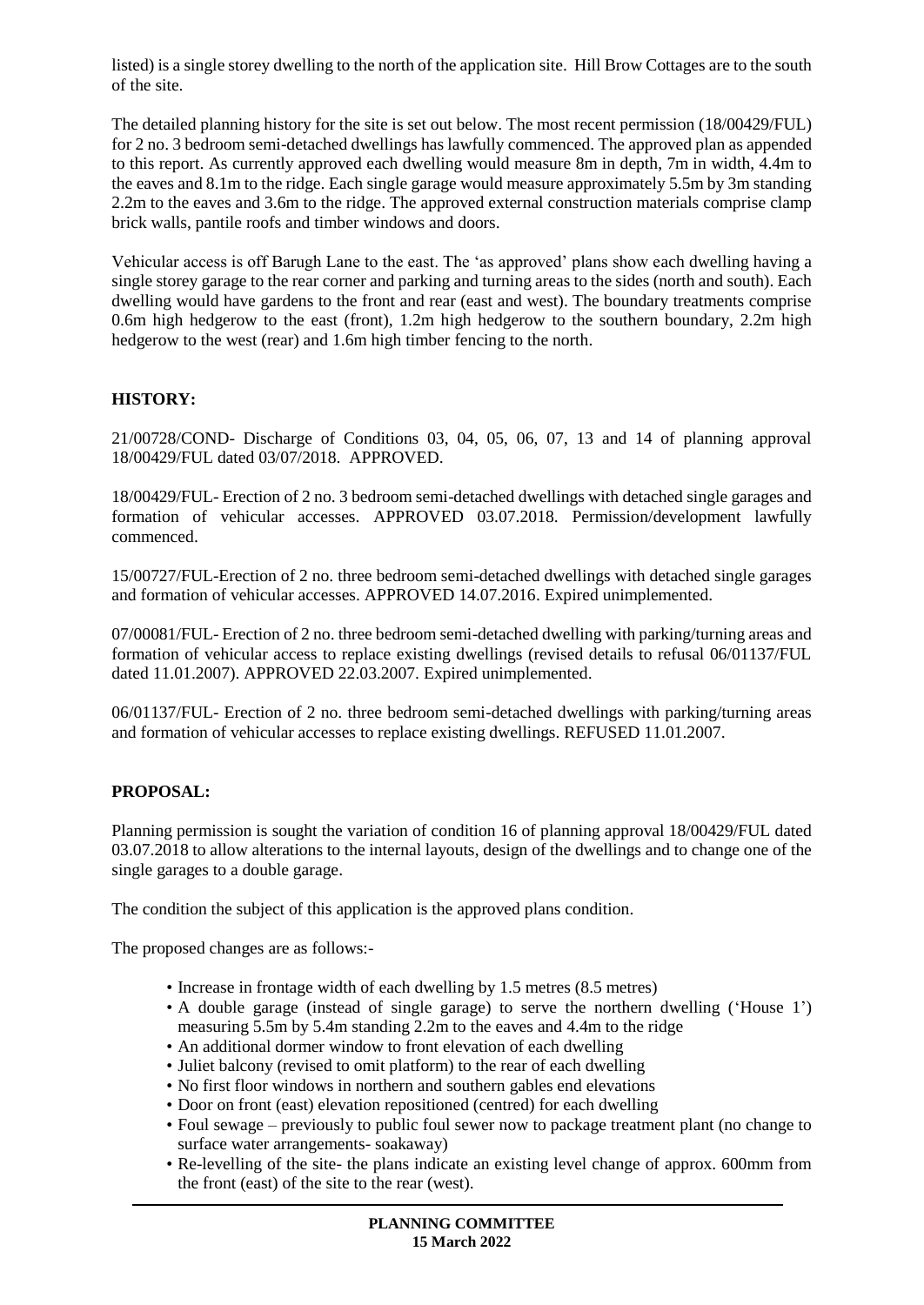For completeness there are no changes to the following:-

- Number and type of dwellings to be constructed
- Siting and orientation of the dwellings and garages
- Ridge and eaves height of the dwellings
- Gable depth of the dwellings
- Access arrangements and location of parking areas
- Siting and size of single garage to southern dwelling ('House 2')
- External construction materials and finishes
- Number/size/position of rooflights
- Boundary treatments

It should be noted that during the course of processing the application the proposal has been amended in response to Officer concerns and comments raised by consultees and the occupants of the Old Forge.

The planning application initially proposed a larger double garage with dimensions of 6.4m by 5.6m standing 2.8m to the eaves and 5.2m to the ridge.The garage was also to include loft space. The size of the double garage has been reduced to that described above omitting the loft space. In addition the initial drawings which accompanied this application included a rear balcony for each dwelling with platforms projecting approximately 500mm from the west elevation. In response to concerns of potential overlooking/loss of privacy to neighbours the drawings have been amended to show those openings being limited to Juliet balconies (no projecting platform).

### **POLICIES:**

Under Section 38(6) of the Planning and Compulsory Purchase Act 2004 planning authorities are required to determine each planning application in accordance with the planning policies that comprise the Development Plan unless material considerations indicate otherwise. The Development Plan for the determination of this particular application comprises the following:

• The Ryedale Plan- Local Plan Strategy (2013)

The Ryedale Plan - Local Plan Strategy (2013)

Local Plan Strategy -Policy SP1 General Location of Development and Settlement Hierarchy

- Local Plan Strategy Policy SP2 Delivery and Distribution of New Housing
- Local Plan Strategy Policy SP4 Type and mix of new housing
- Local Plan Strategy Policy SP12 Heritage
- Local Plan Strategy Policy SP16 Design
- Local Plan Strategy Policy SP17 Managing Air Quality, Land and Water Resources
- Local Plan Strategy Policy SP19 Presumption in Favour of Sustainable Development
- Local Plan Strategy Policy SP20 Generic Development Management Issues
- Local Plan Strategy Policy SP21 Occupancy Restrictions

### Material Considerations

National Planning Policy Framework (NPPF) National Planning Practice Guidance (PPG)

#### **REPRESENTATIONS:**

An objection has been received from the occupants of The Old Forge to both the initial submission and the subsequent amended plans. The reasons for objection are summarised below:

 The ridge height of the double garage with loft would be higher than the ridge of the Old Forge and would be overbearing and result in loss of light to the garden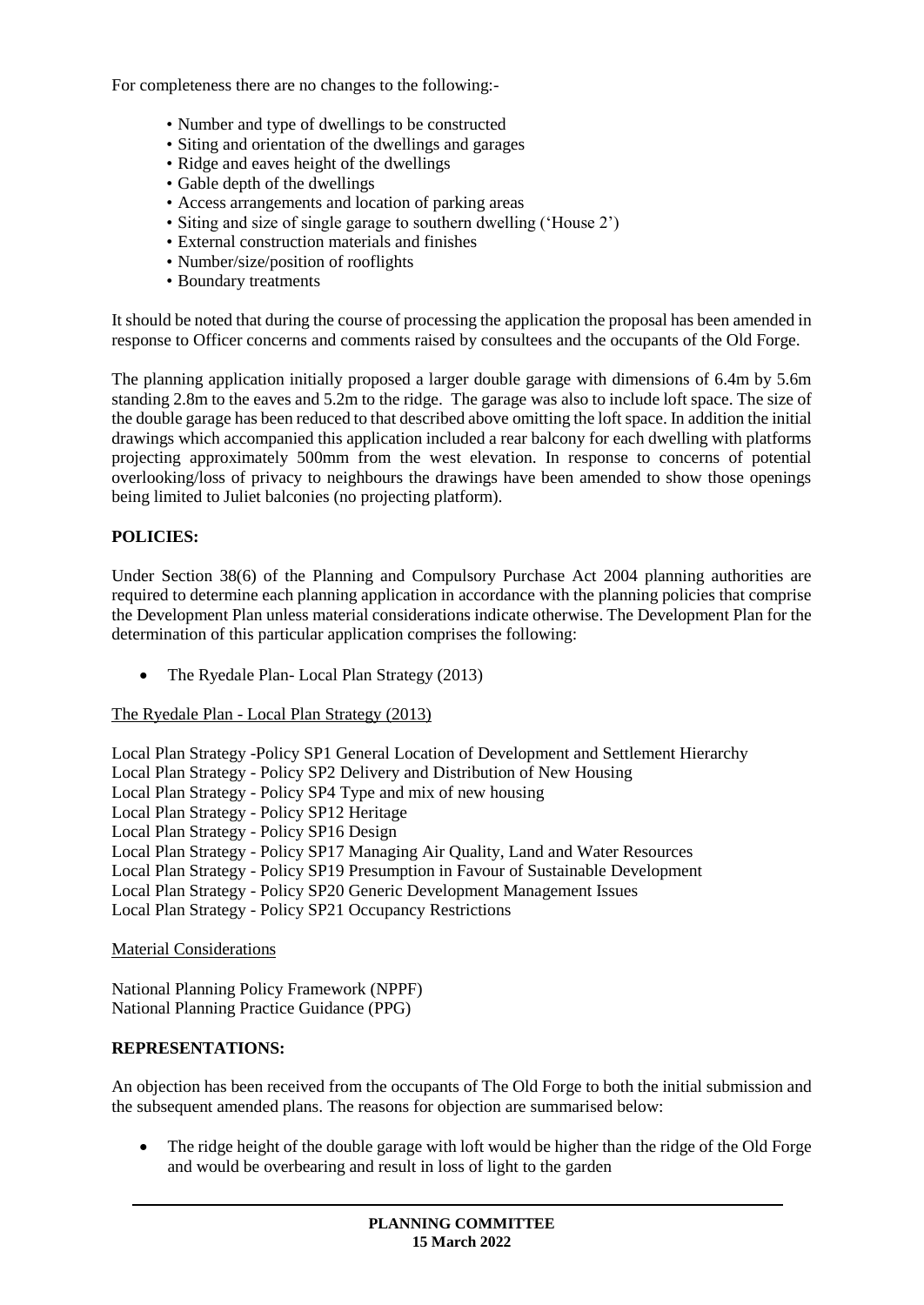- The size of the garage would be out of character and would not in keeping with the Grade II listed Old Forge
- Close proximity of garage and parking area to bedroom window of the Old Forge
- The height of the dwellings would overwhelm the single storey Old Forge
- The dwellings are out of proportion/ not in keeping with surrounding homes
- Construction may increase drainage towards the Old Forge due to change in level
- The erection of the garage may damage the pipework associated with the sewage treatment plant
- The proposed dwellings may overload the sewage treatment plant

In response to the most recent re-consultation the occupants of The Old Forge acknowledge the reduced size and height of the double garage but raise objections stating the following concerns:-

- The impact of excavations on existing soakaways
- The proposed dwellings may overload the sewage treatment plant and detailed design of the entire proposed sewerage/waste removal from the two dwellings is required
- The construction materials to be used will be out of character with the area and not in keeping with the Old Forge a Grade II Listed building
- The balconies shown on the plans appear to be a balcony which projects from the doors and could be sat or stood on giving a full view into our currently private back garden/patio which we consider would be an invasion of our privacy. (N.B. the drawings have since been amended to show balconies as Juliet balconies only)

The Parish Council has also objected to both the initial consultation and subsequent re-consultation in relation to amended plans. The reasons for objection are:

- The scale of the proposed double garage will cause significant loss of light and aspect to the occupants of The Old Forge.
- The proposed dwellings are larger and now 2 metres closer to the boundary with the Old Forge.
- The waste water demands of the proposed dwellings may overwhelm the sewage treatment plant
- The proposed soakaway may not work due to ground conditions

In their most recent response the Parish Council welcome the reduced ridge height and the reduced footprint of the double garage and the confirmation that the balconies will be limited to Juliet balconies. The Parish Council confirm that their main concern remains the sewerage and waste water disposal and request a site meeting with all interested parties.

It should be noted that the above responses also referred to the following matters which are not material planning considerations:

- Agreements in relation to rights of connection to private treatment system.
- Rights of access for inspection and maintenance of drainage systems and boundary fence.
- Communication between neighbours
- The earlier (now expired/unimplemented) planning permissions ref's. 07/00081/FUL & 15/00727/FUL.

## **APPRAISAL:**

## Principle of development

This application is made under Section 73 of the Town and Country Planning Act 1990 to vary the approved plans condition (Condition 16) in order to replace approved plan drawings with amended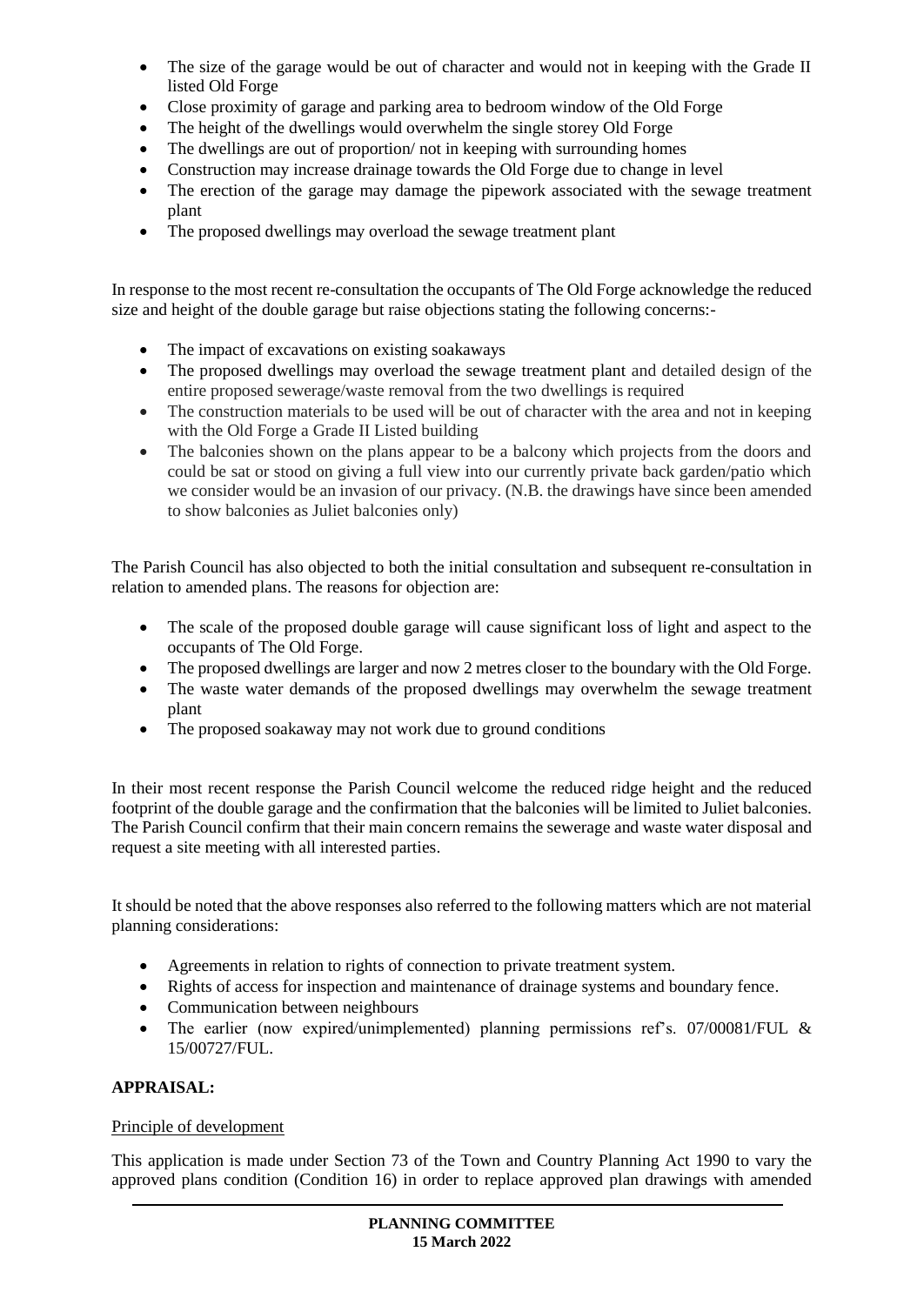versions. It seeks material amendments to the elevations and the footprints of the dwellings and the replacement of one of the approved detached single garages with a detached double garage. t

The application site is within the development limits of Great Barugh and there is an extant planning permission for residential development at the site that has been lawfully commenced but has not been built out.

The extant planning permission represents a realistic 'fall-back' position and is a significant material consideration that weighs in favour of granting planning permission for the proposed development in principle. The extant permission (ref. 18/00429/FUL, dated 03.07.2018) was determined under the current Local Plan Strategy and there has been no material change in circumstances in terms of other development in the vicinity or planning policy. The Local Needs Occupancy condition, which applies to both dwellings, would be carried forward unchanged in compliance with Policies SP2 and SP21.

It is considered that the principle of the proposed development is established and aligns with Policies SP1 and SP2 of the Local Plan Strategy.

### Design, character and form

As confirmed by the submitted drawings there would be no change to the siting and orientation of the dwellings and garages and no change to the ridge and eaves height and gable depth of the dwellings. In addition the dwellings would be constructed from materials approved as part of the earlier application (extant permission) namely clamp bricks; clay pantiles and painted timber windows.

It is considered that the additional frontage width of the dwellings can be accommodated without unacceptable encroachment on the site boundaries or overdevelopment of the plot. The spacing between the existing and proposed dwellings on both sides of the site is considered to be acceptable and would not detract from the streetscene.

The double garage (previously approved as a single garage) in the north western corner of the site has given rise to concern from the neighbour to the north and also the Parish Council. In response the footprint and height of the double garage has been reduced which has been welcomed by the neighbour and the Parish Council. The eaves have been lowered to that of the single garage and the apex is 800mm higher than that previously approved. The length of the garage is unchanged from that previously approved. The low eaves and pitched roof combine to reduce the overall bulk and dominance of the double garage. The eaves and ridge height of the double garage sit comfortably below those of the single storey dwelling (The Old Forge) to the north and when combined with its siting to the rear of the plot it is considered that the additional built form would not be visually intrusive or disrupt the existing building hierarchy in the locality.

The number, arrangement, proportions and detailing for window and door openings in the front and rear elevations (as amended) are sympathetic and unify the appearance of the dwellings allowing for an appropriate level of symmetry.

Overall the scale and nature of the material amendments result in a development which is not substantially different from the one which has been approved and the proposed development can be accommodated within the plot without adversely affecting neighbouring buildings, the streetscene or the character of the settlement. In light of this it is considered that the development complies with Policies SP16 and SP20.

#### Residential amenity

The only change to the dimension of the dwellings is the frontage width (additional 1.5 metres for each dwelling). As a result the dwellings would be closer to the northern and southern boundaries. This has been raised as a concern by the neighbour and Parish Council. At its closest point the northern dwelling ('House 1') would be approximately 18 metres from the Old Forge and 6.8m from the boundary which is considered to be an acceptable separation distance.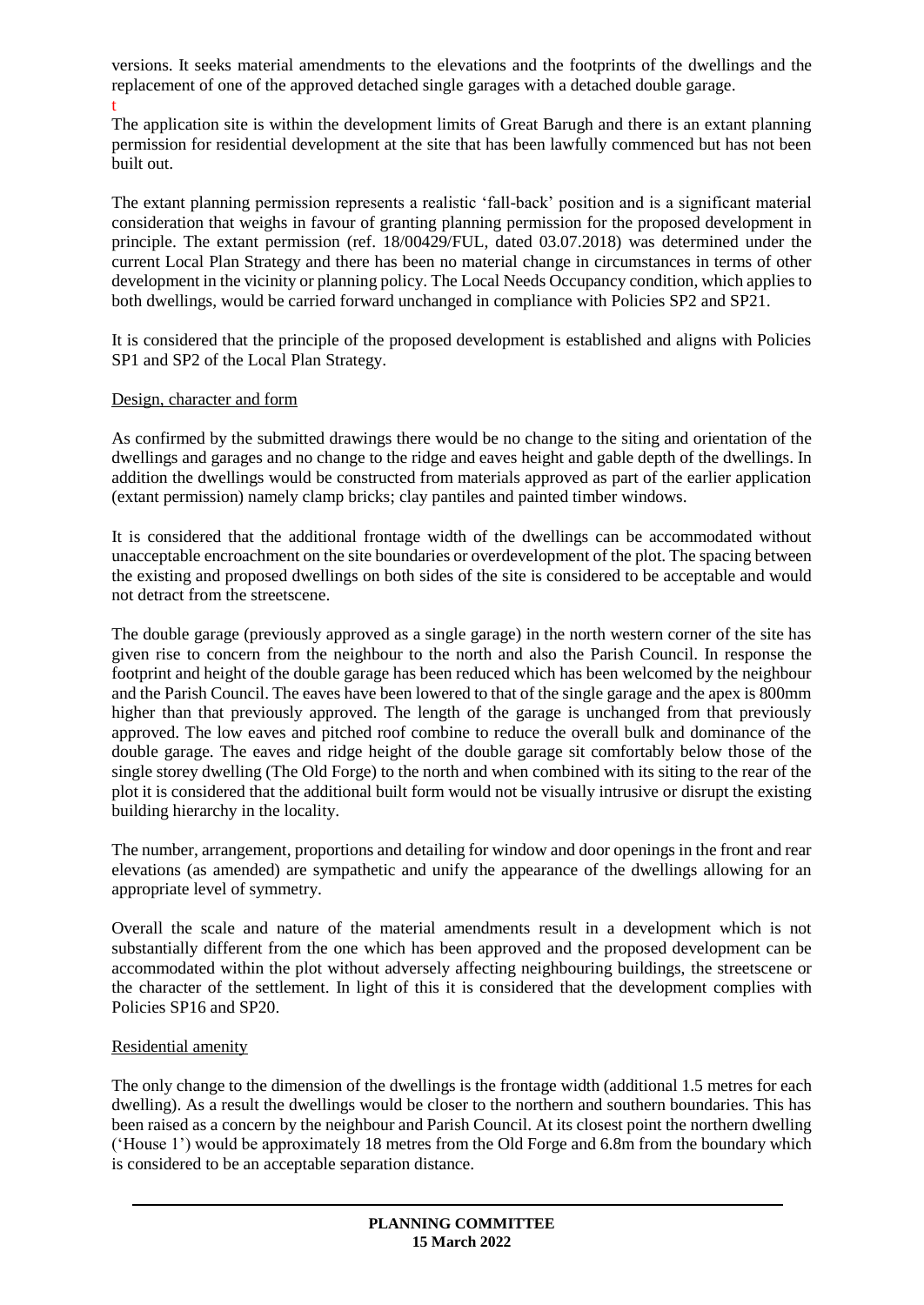The siting of the garage to serve the northern dwelling ('House 1') is unchanged and it would be positioned adjacent to the northern boundary shared with the Old Forge.

The applicant proposes to level the site, as currently the rear of the site is approximately 600mm higher than the front. The occupant of the Old Forge previously raised concerns that the double garage would sit higher than their house and result in an overbearing impact and also loss of light to external areas.

In response to the concerns raised the applicant has revised the plans to show a reduction in the eaves and ridge height of the double garage. The eaves now match those of the single garage (2.2 metres) and the ridge height is 4.4 metres which is 800mm lower than the initial proposal. The ridge height is 800m higher than that of the single garage. The footprint has also been reduced.

Overall, taking account of the pitched roof of the double garage and the unchanged eaves height, it is considered that the building dimensions and apex height (as amended) would not result in materially greater impact than previously approved in relation to overbearing impact or loss of light to the Old Forge.

The occupant of the Old Forge also raised potential overlooking/loss of privacy concern in relation to the balconies off the rear elevation which included platforms. In response the plan have been revised to confirm the openings as Juliet balconies only (no platform and inward opening doors) and, in the interest of amenity, this shall be secured by planning condition. There would be no material increase in overlooking from previously approved.

It is considered that due to the separation distances between the proposed new dwellings and the neighbouring Hill Brow Cottages to the south the development will not have a material adverse impact upon neighbouring amenity.

In order to further protect residential amenity and also ensure no overdevelopment of the plots conditions are considered necessary to remove permitted development rights and also to prevent any further windows openings. Furthermore a condition shall be imposed to require a Construction Management Plan for the construction phase to ensure works can proceed without disturbance to occupants of the neighbouring properties on either side of the site.

Overall, it is considered that the proposed buildings, as amended, would not result in unacceptable impacts on living conditions of neighbours and the proposed development therefore complies with the relevant part of Policy SP20.

## Heritage impacts

The application site is within the setting of the Old Forge which is a Grade II listed building. Section 66 of the Planning (Listed Buildings and Conservation Areas) Act 1990 requires that the Local Planning Authority, when considering whether to grant planning permission for development which affects a listed building or its setting, has special regard to the desirability of preserving the building or its setting or any features of special architectural or historic interest which it possesses.

The Building Conservation Officer has been consulted on the application and has considered the amendments to the scheme specifically the proposed double garage nearest the listed building. In addition to the reduced height and dimensions the revised plans also removed the ridge line feature which gave a fussy appearance to the garage. The Building Conservation Officer is satisfied with the revised drawings and has raised no objections. It is considered that the proposed development would not result in harm to the setting of the listed building and complies with Policy SP12 and the NPPF.

The field immediately to the west of the application site is a Scheduled Ancient Monument, known as Earthworks at Manor House Farm, Great Barugh (National Heritage List for England reference 1003686). Historic England has previously stated that these archaeological remains are of national importance and it is likely that archaeologically remains relating to the scheduled site will extend in to the area of the proposed development. These remains are likely to be Medieval and may also include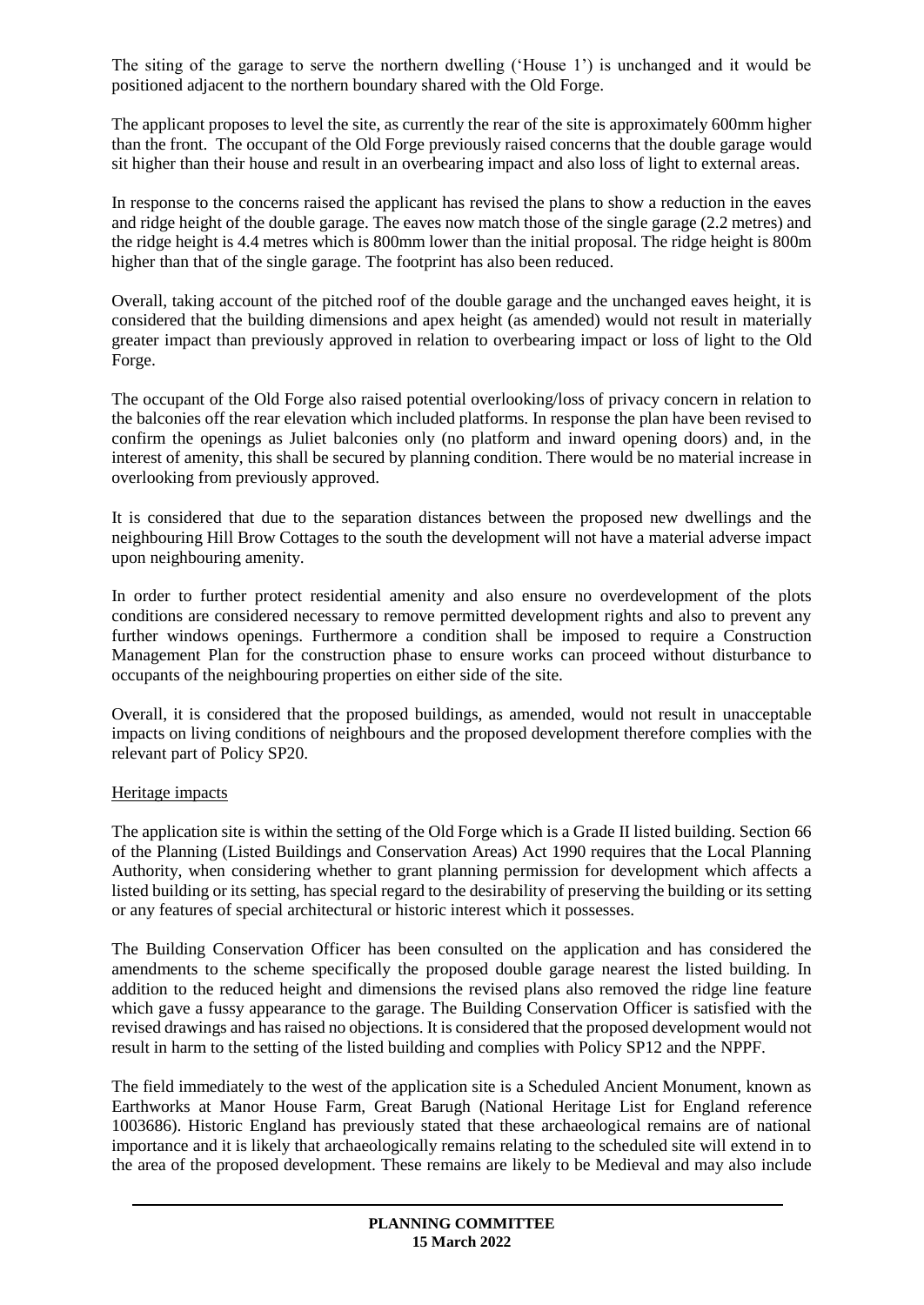earlier Roman archaeology. The Historic Environment Team at NYCC has previously advised that a scheme of archaeological mitigation recording is undertaken in response to the ground-disturbing works associated with this development.

The LPA consulted the County Archaeologist in relation to an Archaeological Written Scheme of Investigation submitted under the terms of the relevant planning condition on the extant permission. The scheme was subsequently approved and shall be the subject of a condition brought forward on any permission granted to require compliance with the scheme throughout the construction phase followed by appropriate analyses, reporting and archive preparation.

## Highway safety

The proposed site layout continues to make sufficient provision for onsite parking and turning. The Local Highway Authority has no objections and the previous conditions will be carried forward but amended to reflect details approved under condition. The development would not result in conditions detrimental to highway safety and complies with Policy SP20.

# Drainage

The approved scheme directed foul drainage to the mains public sewer. However, the public sewer serving the village does not extend to the dwellings along the western side of Barugh Lane. It is now proposed that the foul drainage from the new dwellings is directed to the package treatment plant on neighbouring land which the applicant states was installed to serve the three dwellings (Old Forge and the 2no. new builds the subject of the extant permission and current application). There would be no change to surface water arrangements which would utilise a soakaway system as shown on the proposed site plan.

The foul drainage arrangements relate to a private system. Any responsibilities, rights or legal agreements in relation to connection and access for inspection and maintenance of the sewage treatment system are civil matters between the two parties.

In terms of surface and groundwater sensitivity the application site is not within or adjacent to any environmentally sensitive receptors or designations or groundwater source protection zones (SPZs). An Environmental Permit will not be required in this instance and the applicant has confirmed that the foul drainage arrangements will meet the requirements of the Environment Agency's 'general binding rules' for small sewage discharge to the ground.

The foul drainage discharge would also require the necessary building regulations approval. Any permission granted would include the standard conditions to control and approve the drainage arrangements as the development progresses. Yorkshire Water have been consulted and any response will be reported in the late pages or at the Planning Committee meeting.

It is considered that subject to conditions satisfactory surface water and foul drainage arrangements can be implemented to serve the proposed dwellings without risk of pollution in compliance with Policy SP17.

## **Conditions**

Permission granted under Section 73 takes effect as a new, independent permission to carry out the same development as previously permitted subject to new or amended conditions. The new permission sits alongside the original permission, which remains intact and unamended. For the purpose of clarity the conditions imposed on the earlier approval continue to have an effect and are relevant and as a result are carried forward taking account of details submitted under the terms of condition which have been deemed acceptable.

## Conclusion

The site is within the development limits of the village and there is an extant and part implemented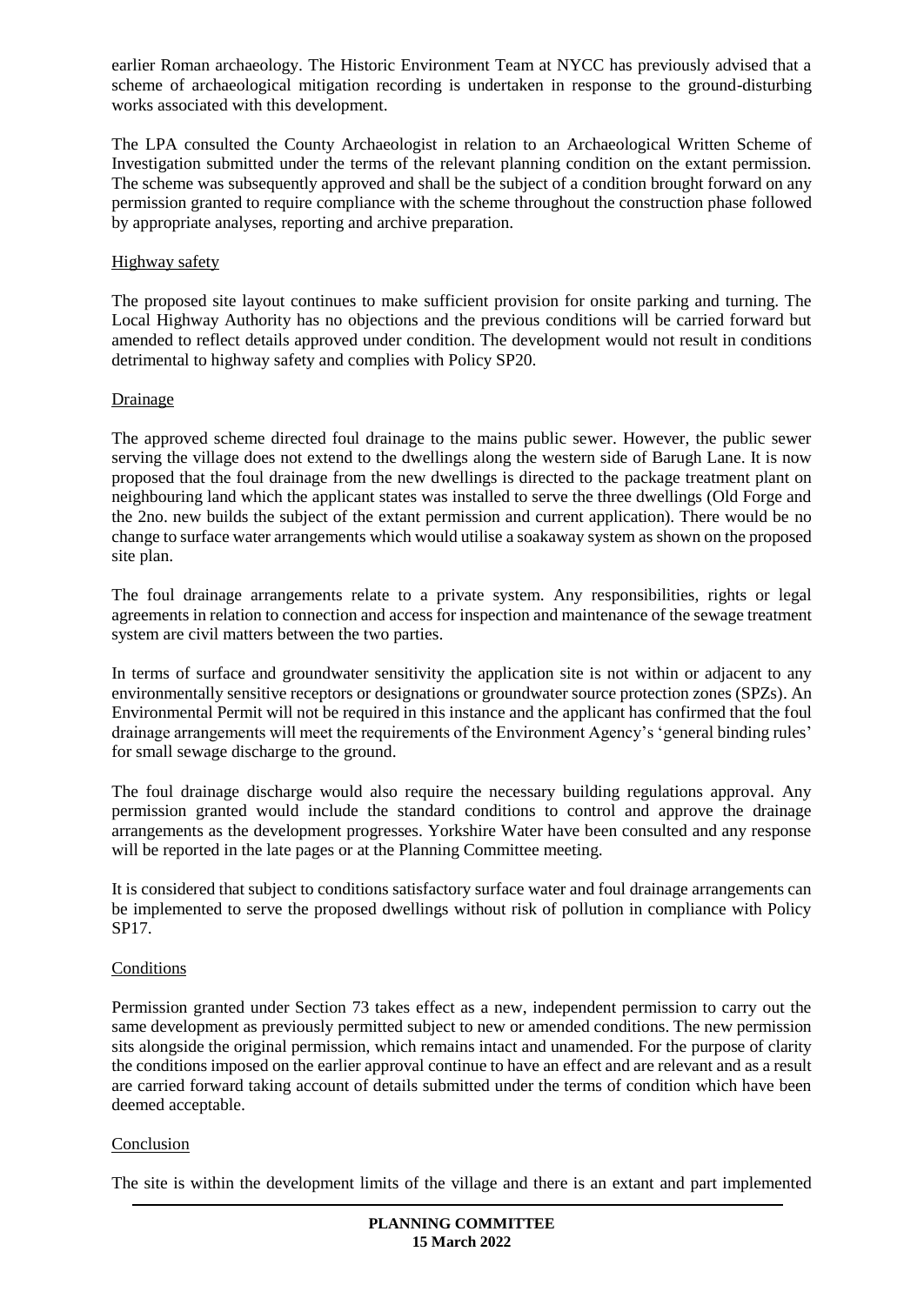permission for housing development on the land. The proposed development, as amended, would result in a housing development sympathetic to the character and appearance of the village. The layout, siting and appearance of the proposed development is not fundamentally different to that covered by the extant permission. There is no change to the number, siting, type or scale of dwellings proposed and there would be no adverse impacts on neighbours which cannot be controlled by conditions.

There are no insurmountable issues in respect of drainage and no objections have been raised in respect of highways or heritage matters.

The development of this partially progressed site for residential purposes is supported and would make a modest contribution towards local housing supply in the area. This benefit weighs in favour of the approving the application.

It is considered that the proposal is acceptable and the recommendation to Members is one of conditional approval.

## **RECOMMENDATION: Approval** subject to no objections being raised by Yorkshire Water

- 1 The dwellings hereby approved shall only be occupied by a person(s) together with his/her spouse and dependents, or a widow/widower of such a person, who:
	- Have permanently resided in the parish, or an adjoining parish (including those outside the District), for at least three years and are now in need of new accommodation, which cannot be met from the existing housing stock; or
	- Do not live in the parish but have a long standing connection to the local community, including a previous period of residence of over three years but have moved away in the past three years, or service men and women returning to the parish after leaving military service; or
	- Are taking up full-time permanent employment in an already established business which has been located within the parish, or adjoining parish, for at least the previous three years; or
	- Have an essential need arising from age or infirmity to move to be near relatives who have been permanently resident within the District for at least the previous three years

Reason: To satisfy the requirements of Policies SP2 and SP21 of the Ryedale Plan - Local Plan Strategy.

2 Prior to the commencement of any building works associated with the dwellings and garages hereby permitted, further details of finished floor levels of the buildings in relation to a measurable datum point shall be submitted to and approved in writing by the Local Planning Authority. The development shall thereafter only be carried out in accordance with the approved levels details and site re-levelling works shall be completed prior to aboveground construction.

Reason: In the interests of amenity and to ensure a satisfactory appearance of the development and to accord with Policies SP16 and SP20 of the Local Plan Strategy.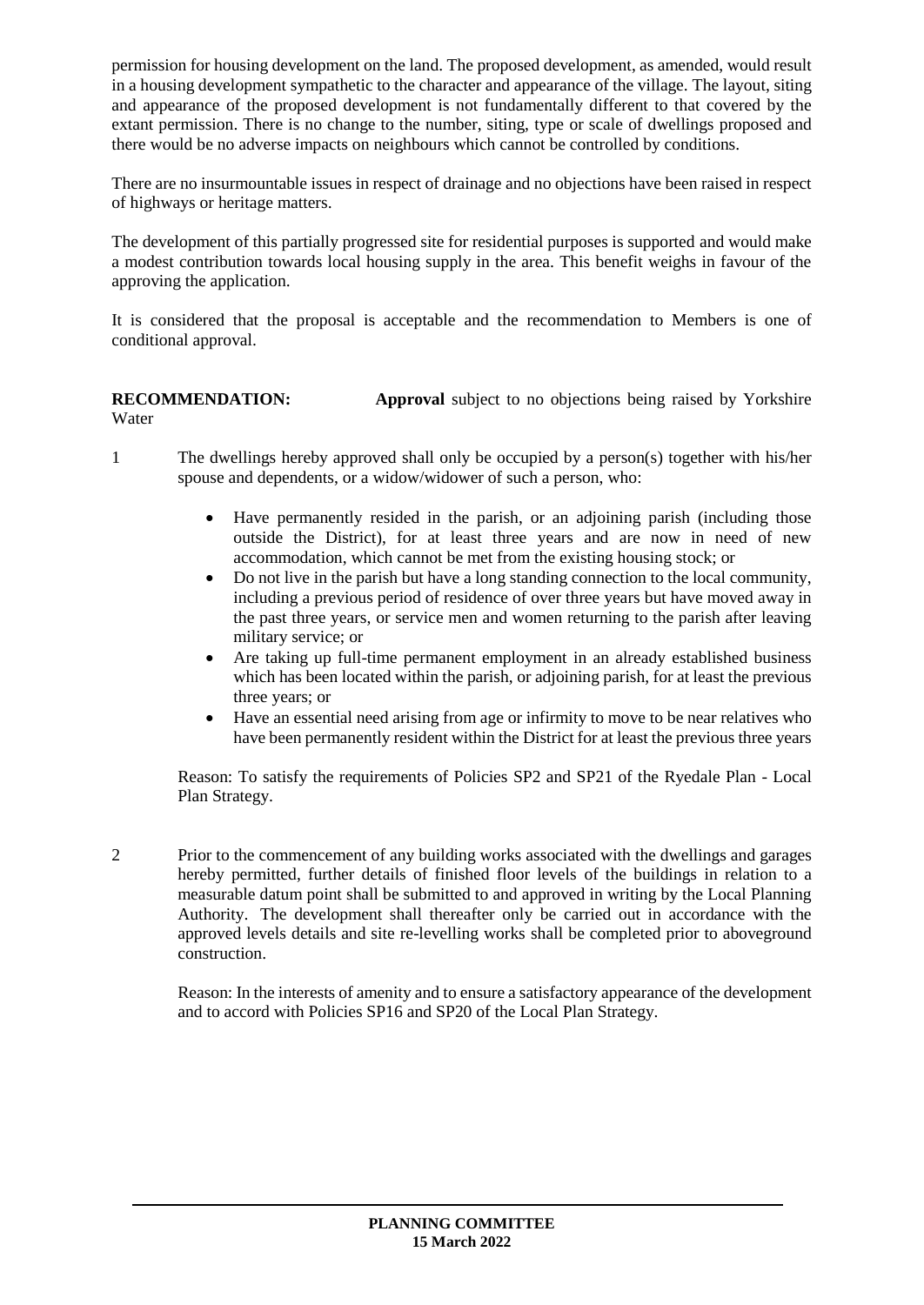3 Prior to the commencement of any building works associated with the dwellings and garages hereby permitted, a Construction Management Plan shall be submitted to and approved in writing by the Local Planning Authority. Construction of the permitted development must be undertaken in accordance with the approved plan.

The Plan must include, but not be limited, to arrangements for the following in respect of each phase of the works:

- 1. Details of site working hours;
- 2. Measures to control construction noise; and

3. Contact details for the responsible person (site manager/office) who can be contacted in the event of any issue.

Reason: In the interest of public safety and amenity in compliance with Policy SP20.

4 Unless otherwise agreed in writing with the Local Planning Authority, the external construction materials shall be in accordance with the details approved under application ref. 21/00728/COND.

Reason: To ensure a satisfactory external appearance and to satisfy the requirements of Policies SP16 and SP20 of the Ryedale Plan - Local Plan Strategy.

5 Unless otherwise agreed in writing with the Local Planning Authority, all windows, doors and garage doors, including means of opening, depth of reveal and external finish shall be in accordance with the details approved under application ref. 21/00728/COND.

Reason: To ensure an appropriate appearance and to comply with the requirements of Policies SP16 and SP20 of the Ryedale Plan - Local Plan Strategy.

6 Unless otherwise agreed in writing with the Local Planning Authority, all means of enclosure, including hedging shall be in accordance with the details approved under application ref. 21/00728/COND. Thereafter these shall be erected/planted prior to the occupation of any dwelling to which they relate.

Reason: To ensure that the development does not prejudice the appearance of the locality and to satisfy the requirements of Policies SP16 and SP20 of the Ryedale Plan - Local Plan Strategy.

7 The 2no. balconies as shown on the elevation drawing (Rev D, dated 24.02.2022) hereby approved shall be limited to Juliet balconies only (no platform  $\&$  inward opening doors).

Reason: In the interests of amenity and to ensure that the appearance of the buildings are not prejudiced in accordance with Policies SP16 and SP20.

8 Unless otherwise agreed in writing with the Local Planning Authority, the development shall proceed in accordance with the programme of archaeological works set out in the written scheme of investigation approved under application ref. 21/00728/COND. No development shall take place other than in accordance with the approved Written Scheme of Investigation.

Reason: This condition is imposed in accordance with SP12 of the Ryedale Plan - Local Plan Strategy and the NPPF as the site is of archaeological interest.

> **PLANNING COMMITTEE 15 March 2022**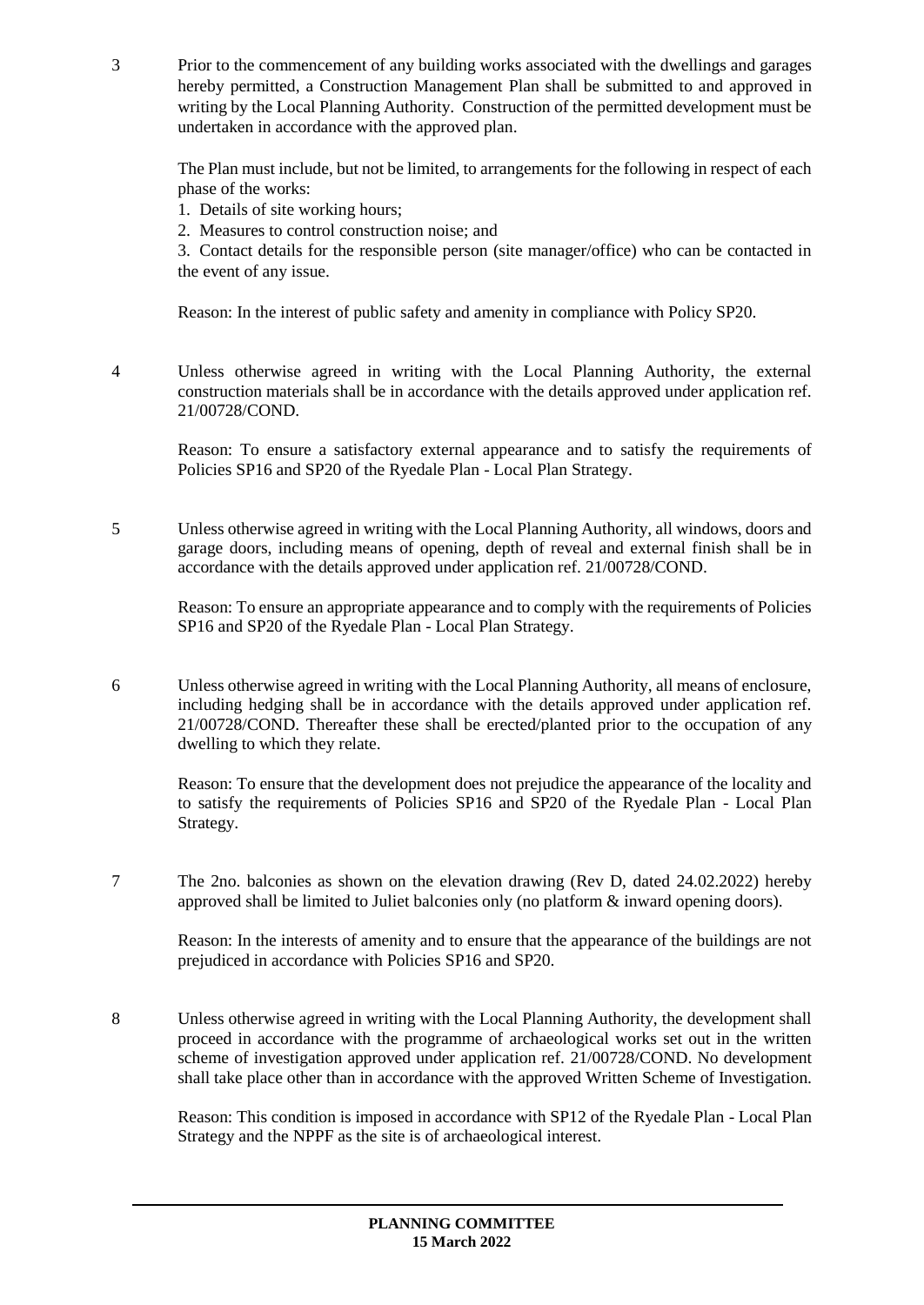9 The development shall not be occupied until the site investigation and post investigation assessment has been completed in accordance with the programme set out in the Written Scheme of Investigation approved under condition 8 and the provision made for analysis, publication and dissemination of results and archive deposition has been secured.

Reason: This condition is imposed in accordance with Policy SP12 of the Ryedale Plan - Local Plan Strategy and the NPPF as the site is of archaeological interest.

10 Unless otherwise approved in writing by the Local Planning Authority, there shall be no excavation or other groundworks, except for investigative works, or the depositing of material on the site until the access(es) to the site have been set out and constructed in accordance with the published Specification of the Highway Authority and the following requirements:

(ii)(c) The crossing of the highway verge and/or footway shall be constructed in accordance with the details approved under application ref. 21/00728/COND and/or Standard Detail number E50 Rev A.

(vi) The final surfacing of any private access within 2 metres of the public highway shall not contain any loose material that is capable of being drawn on to the existing or proposed public highway.

Reason: In accordance with Policy SP20 of the Ryedale Plan - Local Plan Strategy and to ensure a satisfactory means of access to the site from the public highway in the interests of vehicle and pedestrian safety and convenience.

11 There shall be no access or egress by any vehicles between the highway and the application site (except for the purposes of constructing the initial site access) until splays are provided giving clear visibility to the extremities of the application site frontage in both directions along the major road of Barugh Lane from a point measured 2.4 metres down the centre line of the access road serving each dwelling. The eye height will be 1.05 metres and the object height shall be 0.6 metres. Once created, these visibility areas shall be maintained clear of any obstruction and retained for their intended purposes at all times.

Reason: In accordance with Policy SP20 of the Ryedale Plan - Local Plan Strategy and in the interests of road safety.

12 Notwithstanding the provision of any Town & Country Planning General Permitted or Special Development Order for the time being in force, the areas shown on Drawing Number WAG/371/02/101 Rev D, dated 24.02.2022 for parking spaces, turning areas and access shall be kept available for their intended purpose at all times.

Reason: In accordance with Policy SP20 and to ensure these areas are kept available for their intended use in the interests of highway safety and the general amenity of the development.

13 Unless otherwise agreed in writing with the Local Planning Authority, the precautions to be taken to prevent the deposit of mud, grit and dirt on public highways shall be in accordance with the details approved under application ref. 21/00728/COND. These precautions shall be made available before any excavation or depositing of material in connection with the construction commences on the site, and be kept available and in full working order and used until such time as the Local Planning Authority in consultation with the Highway Authority agrees in writing to their withdrawal.

Reason: In accordance with Policy SP20 of the Ryedale Plan - Local Plan Strategy and to ensure that no mud or other debris is deposited on the carriageway in the interests of highway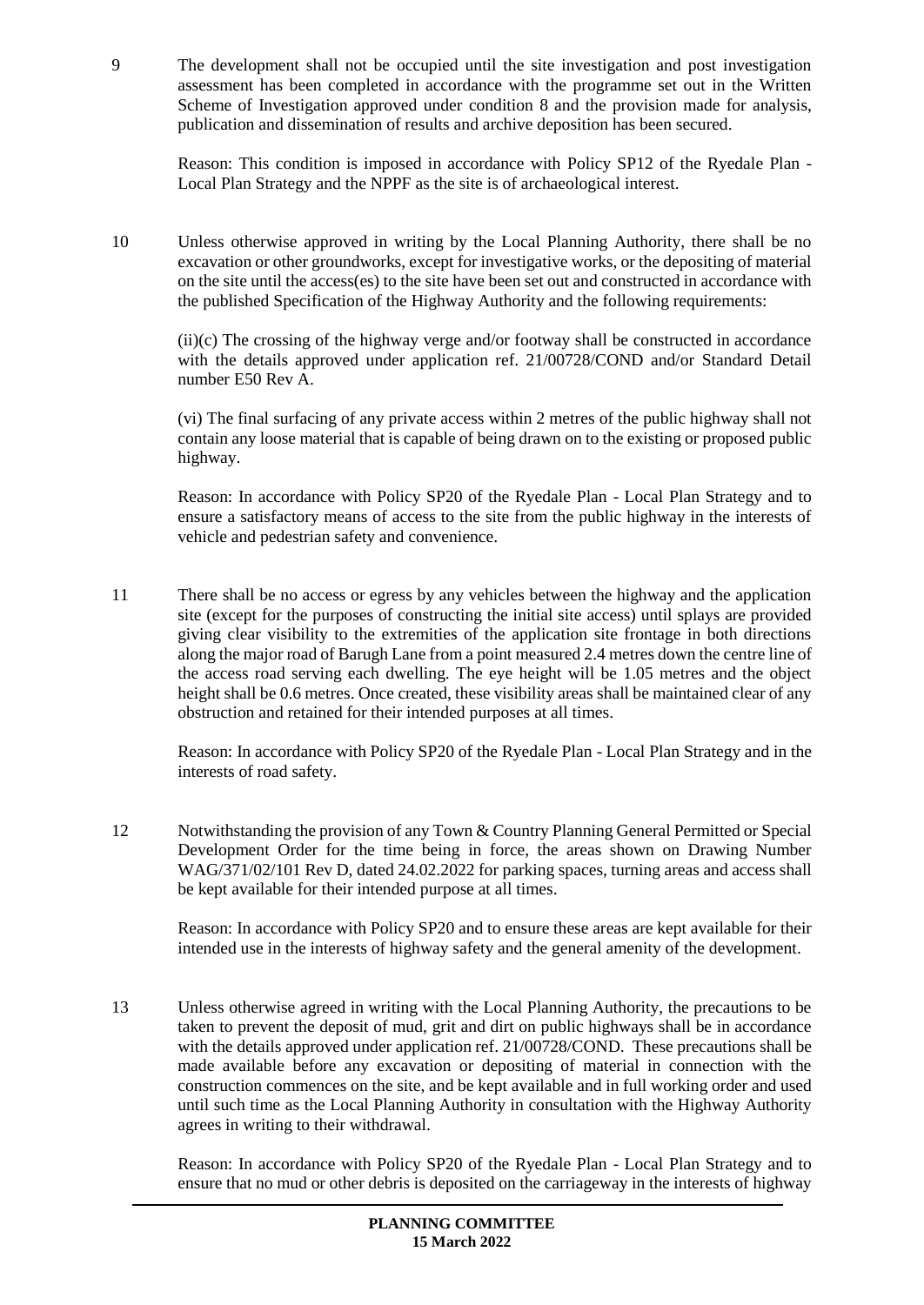safety.

14 Unless otherwise agreed in writing with the Local Planning Authority, the contractors on-site parking and materials storage areas shall be in accordance with the details approved under application ref. 21/00728/COND. The approved areas shall be kept available for their intended use at all times that construction works are in operation. No vehicles associated with on-site construction works shall be parked on the public highway or outside the application site.

Reason: In accordance with Policy SP20 of the Ryedale Plan - Local Plan Strategy and to provide for appropriate on-site vehicle parking and the storage facilities, in the interests of highway safety and the general amenity of the area.

15 Prior to the commencement of any building works associated with the dwellings and garages hereby permitted, details of the proposed means of disposal of foul and surface water drainage, including details of any off-site works, shall be submitted to and approved in writing by the Local Planning Authority.

Reason: To ensure that the development can be properly drained and to satisfy the requirements of Policy SP17.

16 Unless otherwise agreed in writing with the Local Planning Authority, prior to the occupation of the dwellings, all surface water discharge shall be dealt with as follows:

1) The suitability of soakaways, as a means of surface water disposal, should first be ascertained in accordance with BRE Digest 365 or other approved methodology. If soakaways are feasible, surface water shall be directed to a soakaway in accordance with the British Standard requirements to the satisfaction of the approved Building Control Inspector.

If soakaways are not feasible, the prior written approval of the Local Planning Authority for an alternative means of surface water disposal must be sought with any approved scheme to be installed prior to the occupation of the dwellings.

Reason: To ensure the development is provided with satisfactory means of drainage and to reduce the risk of flooding in accordance with Policy SP17 of the Ryedale Plan, Local Plan Strategy.

17 Unless otherwise agreed in writing by the Local Planning Authority, there shall be no piped discharge of surface water from the development prior to completion of approved surface water drainage works and no buildings shall be occupied or brought into use prior to completion of the approved works for disposal and treatment of sewage to the satisfaction of the approved Building Control Inspector.

Reason: To ensure that the development is properly drained and no foul or surface water discharges take place until proper provision has been made for their disposal and to satisfy the requirements of Policy SP17.

18 Notwithstanding the provisions of the Town & Country Planning (General Permitted Development) Order 2015, (or any Order revoking, re-enacting or amending that Order), no windows, other than those shown on the plans hereby approved, shall be formed in the walls, doors or roof of the dwelling or garages hereby permitted without the prior written consent of the Local Planning Authority following a specific application in that respect.